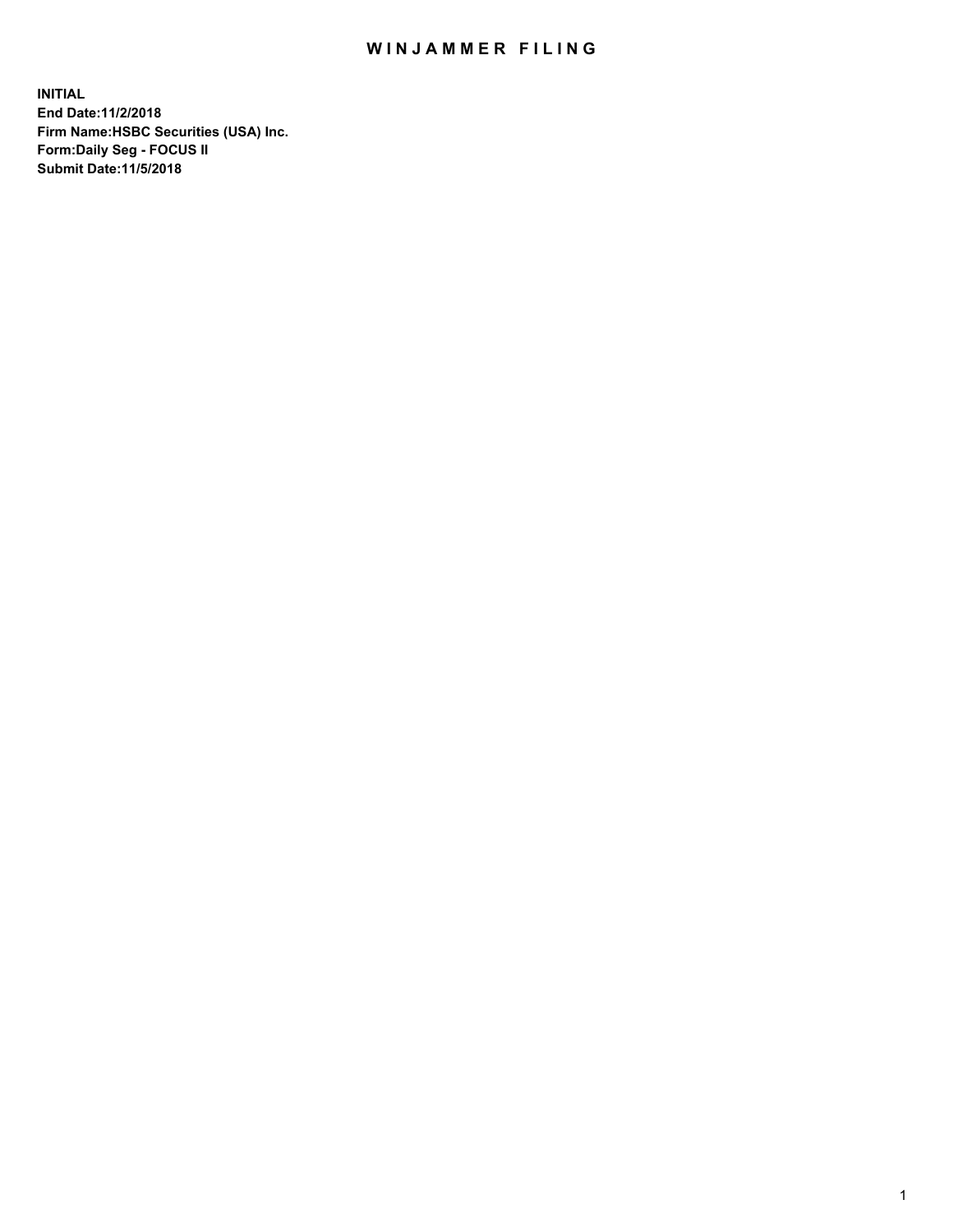**INITIAL End Date:11/2/2018 Firm Name:HSBC Securities (USA) Inc. Form:Daily Seg - FOCUS II Submit Date:11/5/2018 Daily Segregation - Cover Page**

| Name of Company                                                                                                                                                                                                                                                                                                               | <b>HSBC Securities (USA) Inc.</b>                                          |
|-------------------------------------------------------------------------------------------------------------------------------------------------------------------------------------------------------------------------------------------------------------------------------------------------------------------------------|----------------------------------------------------------------------------|
| <b>Contact Name</b>                                                                                                                                                                                                                                                                                                           | <b>Michael Vacca</b>                                                       |
| <b>Contact Phone Number</b>                                                                                                                                                                                                                                                                                                   | 212-525-7951                                                               |
| <b>Contact Email Address</b>                                                                                                                                                                                                                                                                                                  | michael.vacca@us.hsbc.com                                                  |
| FCM's Customer Segregated Funds Residual Interest Target (choose one):<br>a. Minimum dollar amount: ; or<br>b. Minimum percentage of customer segregated funds required:%; or<br>c. Dollar amount range between: and; or<br>d. Percentage range of customer segregated funds required between:% and%.                         | 109,000,000<br>$\overline{\mathbf{0}}$<br>0 <sub>0</sub><br>0 <sub>0</sub> |
| FCM's Customer Secured Amount Funds Residual Interest Target (choose one):<br>a. Minimum dollar amount: ; or<br>b. Minimum percentage of customer secured funds required:%; or<br>c. Dollar amount range between: and; or<br>d. Percentage range of customer secured funds required between:% and%.                           | 25,000,000<br><u>0</u><br>0 <sub>0</sub><br>0 <sub>0</sub>                 |
| FCM's Cleared Swaps Customer Collateral Residual Interest Target (choose one):<br>a. Minimum dollar amount: ; or<br>b. Minimum percentage of cleared swaps customer collateral required:%; or<br>c. Dollar amount range between: and; or<br>d. Percentage range of cleared swaps customer collateral required between:% and%. | 100,000,000<br><u>0</u><br><u>00</u><br>00                                 |

Attach supporting documents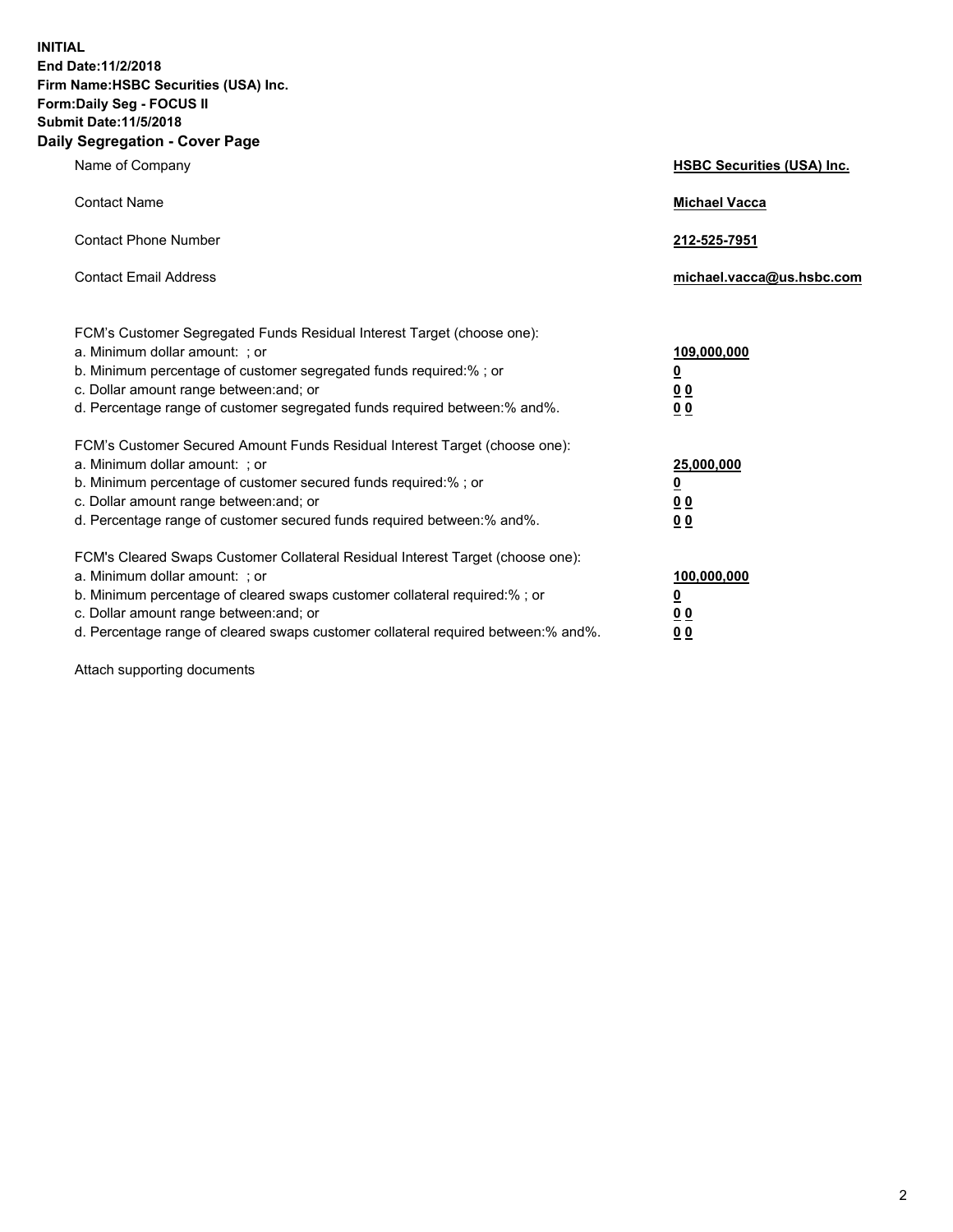**INITIAL End Date:11/2/2018 Firm Name:HSBC Securities (USA) Inc. Form:Daily Seg - FOCUS II Submit Date:11/5/2018 Daily Segregation - Secured Amounts** Foreign Futures and Foreign Options Secured Amounts Amount required to be set aside pursuant to law, rule or regulation of a foreign government or a rule of a self-regulatory organization authorized thereunder **0** [7305] 1. Net ledger balance - Foreign Futures and Foreign Option Trading - All Customers A. Cash **46,735,557** [7315] B. Securities (at market) **74,706,909** [7317] 2. Net unrealized profit (loss) in open futures contracts traded on a foreign board of trade **33,410,772** [7325] 3. Exchange traded options a. Market value of open option contracts purchased on a foreign board of trade **0** [7335] b. Market value of open contracts granted (sold) on a foreign board of trade **0** [7337] 4. Net equity (deficit) (add lines 1. 2. and 3.) **154,853,238** [7345] 5. Account liquidating to a deficit and account with a debit balances - gross amount **2,633,069** [7351] Less: amount offset by customer owned securities **-2,633,016** [7352] **53** [7354] 6. Amount required to be set aside as the secured amount - Net Liquidating Equity Method (add lines 4 and 5) **154,853,291** [7355] 7. Greater of amount required to be set aside pursuant to foreign jurisdiction (above) or line 6. **154,853,291** [7360] FUNDS DEPOSITED IN SEPARATE REGULATION 30.7 ACCOUNTS 1. Cash in banks A. Banks located in the United States **65,162,914** [7500] B. Other banks qualified under Regulation 30.7 **0** [7520] **65,162,914** [7530] 2. Securities A. In safekeeping with banks located in the United States **50,051,992** [7540] B. In safekeeping with other banks qualified under Regulation 30.7 **9,953** [7560] **50,061,945** [7570] 3. Equities with registered futures commission merchants A. Cash **0** [7580] B. Securities **0** [7590] C. Unrealized gain (loss) on open futures contracts **0** [7600] D. Value of long option contracts **0** [7610] E. Value of short option contracts **0** [7615] **0** [7620] 4. Amounts held by clearing organizations of foreign boards of trade A. Cash **0** [7640] B. Securities **0** [7650] C. Amount due to (from) clearing organization - daily variation **0** [7660] D. Value of long option contracts **0** [7670] E. Value of short option contracts **0** [7675] **0** [7680] 5. Amounts held by members of foreign boards of trade A. Cash **16,608,819** [7700] B. Securities **24,654,917** [7710] C. Unrealized gain (loss) on open futures contracts **33,410,772** [7720] D. Value of long option contracts **0** [7730] E. Value of short option contracts **0** [7735] **74,674,508** [7740]

- 6. Amounts with other depositories designated by a foreign board of trade **0** [7760]
- 7. Segregated funds on hand **0** [7765]
- 8. Total funds in separate section 30.7 accounts **189,899,367** [7770]
- 9. Excess (deficiency) Set Aside for Secured Amount (subtract line 7 Secured Statement Page 1 from Line 8)
- 10. Management Target Amount for Excess funds in separate section 30.7 accounts **25,000,000** [7780]
- 11. Excess (deficiency) funds in separate 30.7 accounts over (under) Management Target **10,046,076** [7785]

**35,046,076** [7380]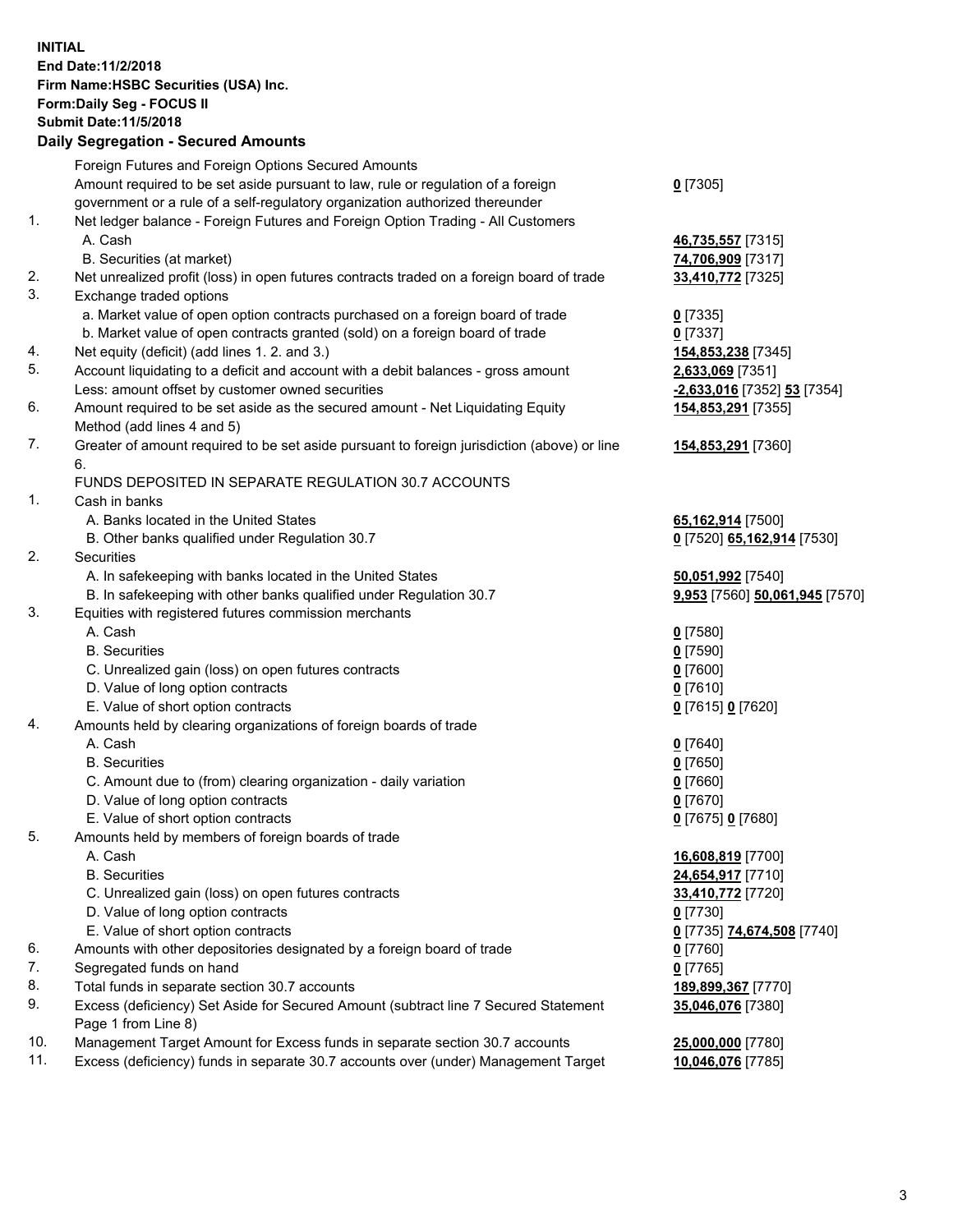|     | <b>INITIAL</b><br>End Date: 11/2/2018<br>Firm Name: HSBC Securities (USA) Inc.<br>Form: Daily Seg - FOCUS II<br><b>Submit Date:11/5/2018</b><br>Daily Segregation - Segregation Statement |                              |
|-----|-------------------------------------------------------------------------------------------------------------------------------------------------------------------------------------------|------------------------------|
|     | SEGREGATION REQUIREMENTS (Section 4d(2) of the CEAct)                                                                                                                                     |                              |
| 1.  | Net ledger balance                                                                                                                                                                        |                              |
|     | A. Cash                                                                                                                                                                                   | 421,128,306 [7010]           |
|     | B. Securities (at market)                                                                                                                                                                 | 2,017,128,149 [7020]         |
| 2.  | Net unrealized profit (loss) in open futures contracts traded on a contract market                                                                                                        | -25,222,211 [7030]           |
| 3.  | Exchange traded options                                                                                                                                                                   |                              |
|     | A. Add market value of open option contracts purchased on a contract market                                                                                                               | 447,613,388 [7032]           |
|     | B. Deduct market value of open option contracts granted (sold) on a contract market                                                                                                       | -336,412,153 [7033]          |
| 4.  | Net equity (deficit) (add lines 1, 2 and 3)                                                                                                                                               | 2,524,235,479 [7040]         |
| 5.  | Accounts liquidating to a deficit and accounts with                                                                                                                                       |                              |
|     | debit balances - gross amount                                                                                                                                                             | 196,366,205 [7045]           |
|     | Less: amount offset by customer securities                                                                                                                                                | -196,366,205 [7047] 0 [7050] |
| 6.  | Amount required to be segregated (add lines 4 and 5)                                                                                                                                      | 2,524,235,479 [7060]         |
|     | FUNDS IN SEGREGATED ACCOUNTS                                                                                                                                                              |                              |
| 7.  | Deposited in segregated funds bank accounts                                                                                                                                               |                              |
|     | A. Cash                                                                                                                                                                                   | 146,409,619 [7070]           |
|     | B. Securities representing investments of customers' funds (at market)                                                                                                                    | $0$ [7080]                   |
|     | C. Securities held for particular customers or option customers in lieu of cash (at                                                                                                       | 598,488,576 [7090]           |
|     | market)                                                                                                                                                                                   |                              |
| 8.  | Margins on deposit with derivatives clearing organizations of contract markets                                                                                                            |                              |
|     | A. Cash                                                                                                                                                                                   | 17,728,443 [7100]            |
|     | B. Securities representing investments of customers' funds (at market)                                                                                                                    | 328,244,530 [7110]           |
|     | C. Securities held for particular customers or option customers in lieu of cash (at<br>market)                                                                                            | 1,416,948,268 [7120]         |
| 9.  | Net settlement from (to) derivatives clearing organizations of contract markets                                                                                                           | 14,804,638 [7130]            |
| 10. | Exchange traded options                                                                                                                                                                   |                              |
|     | A. Value of open long option contracts                                                                                                                                                    | 447,613,388 [7132]           |
|     | B. Value of open short option contracts                                                                                                                                                   | $-336,412,153$ [7133]        |
| 11. | Net equities with other FCMs                                                                                                                                                              |                              |
|     | A. Net liquidating equity                                                                                                                                                                 | 15,695,299 [7140]            |
|     | B. Securities representing investments of customers' funds (at market)                                                                                                                    | $0$ [7160]                   |
|     | C. Securities held for particular customers or option customers in lieu of cash (at                                                                                                       | $0$ [7170]                   |
|     | market)                                                                                                                                                                                   |                              |
| 12. | Segregated funds on hand                                                                                                                                                                  | 1,691,305 [7150]             |
| 13. | Total amount in segregation (add lines 7 through 12)                                                                                                                                      | 2,651,211,913 [7180]         |
| 14. | Excess (deficiency) funds in segregation (subtract line 6 from line 13)                                                                                                                   | 126,976,434 [7190]           |
| 15. | Management Target Amount for Excess funds in segregation                                                                                                                                  | 109,000,000 [7194]           |
| 16. | Excess (deficiency) funds in segregation over (under) Management Target Amount                                                                                                            | 17,976,434 [7198]            |

16. Excess (deficiency) funds in segregation over (under) Management Target Amount Excess